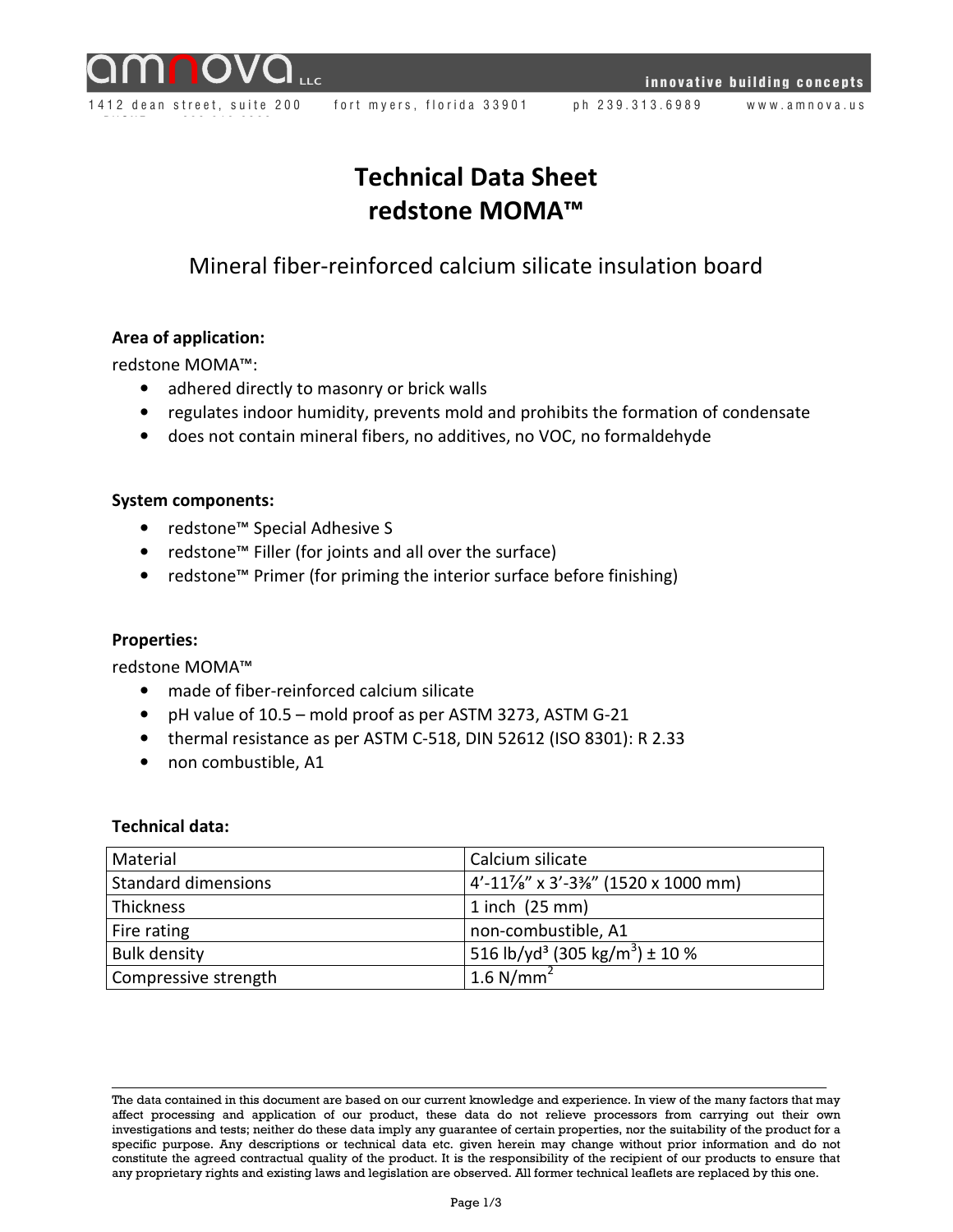| Thermal conductivity<br>in accordance with current test report<br>of MPA Bremen (DIN 52612) | 0.0627 W/mK                                |
|---------------------------------------------------------------------------------------------|--------------------------------------------|
| in accordance with national technical<br>approval                                           | 0.0805 W/mK                                |
| Water vapor resistance                                                                      | $\mu = 5$                                  |
| Total porosity                                                                              | 84.2 Vol.-%                                |
| pH value                                                                                    | approx. 9 - 10                             |
| Swelling (increase of relative humidity from                                                | $+0.01$ Vol.-%                             |
| 50 % to 90 %)                                                                               |                                            |
| Flexible strength (dry)                                                                     | 1.1 $N/mm^2$                               |
| Water absorption coefficient                                                                | 77.5 kg/(m <sup>2</sup> h <sup>0,5</sup> ) |
| Moisture saturation                                                                         | 830 kg/m <sup>3</sup>                      |
| Humidity content                                                                            | 0.46%                                      |

# Directions for use:

It is recommended to perform a precise analysis of the damage before rebuilding (e. g. humidity analysis). Follow instructions of technical data sheets of the system components.

#### Pre-treatment of the surface:

The mineral surface must be clean, adherent and sustainable, free of residuals (acrid salts, bitumen, coatings, oil and the like) as well as mold. Contaminated materials (e. g. gypsum containing materials or wallpapers) must be removed to rule. High absorbing surfaces should be moistened.

#### Processing:

Cut MOMA™ board to the desired dimension. Trim room-side edges. Mix redstone™ Special Adhesive S in accordance to its technical data sheet and apply it to the board or wall, using a notched trowel or applying blobs in the center and a bead around the fringe (blob-beadmethod). Application and alignment is made while pressing the board steadily against the wall. Avoid cross joints. Apply redstone™ Special Adhesive S to the edges of the board before butt jointing the next board. Joints can be finished after 12 hours.

Room-side edges should be protected from mechanic damage with non-corrosive corner protection fixed with redstone™ Special Adhesive S.

After the application of MOMA™ boards, the surface is treated with redstone™ Primer before finishing the surface.

#### Cleaning:

Clean tools with water immediately after use.

#### Content:

36 boards per pallet; board thickness = 1" (25 mm)

The data contained in this document are based on our current knowledge and experience. In view of the many factors that may affect processing and application of our product, these data do not relieve processors from carrying out their own investigations and tests; neither do these data imply any guarantee of certain properties, nor the suitability of the product for a specific purpose. Any descriptions or technical data etc. given herein may change without prior information and do not constitute the agreed contractual quality of the product. It is the responsibility of the recipient of our products to ensure that any proprietary rights and existing laws and legislation are observed. All former technical leaflets are replaced by this one.